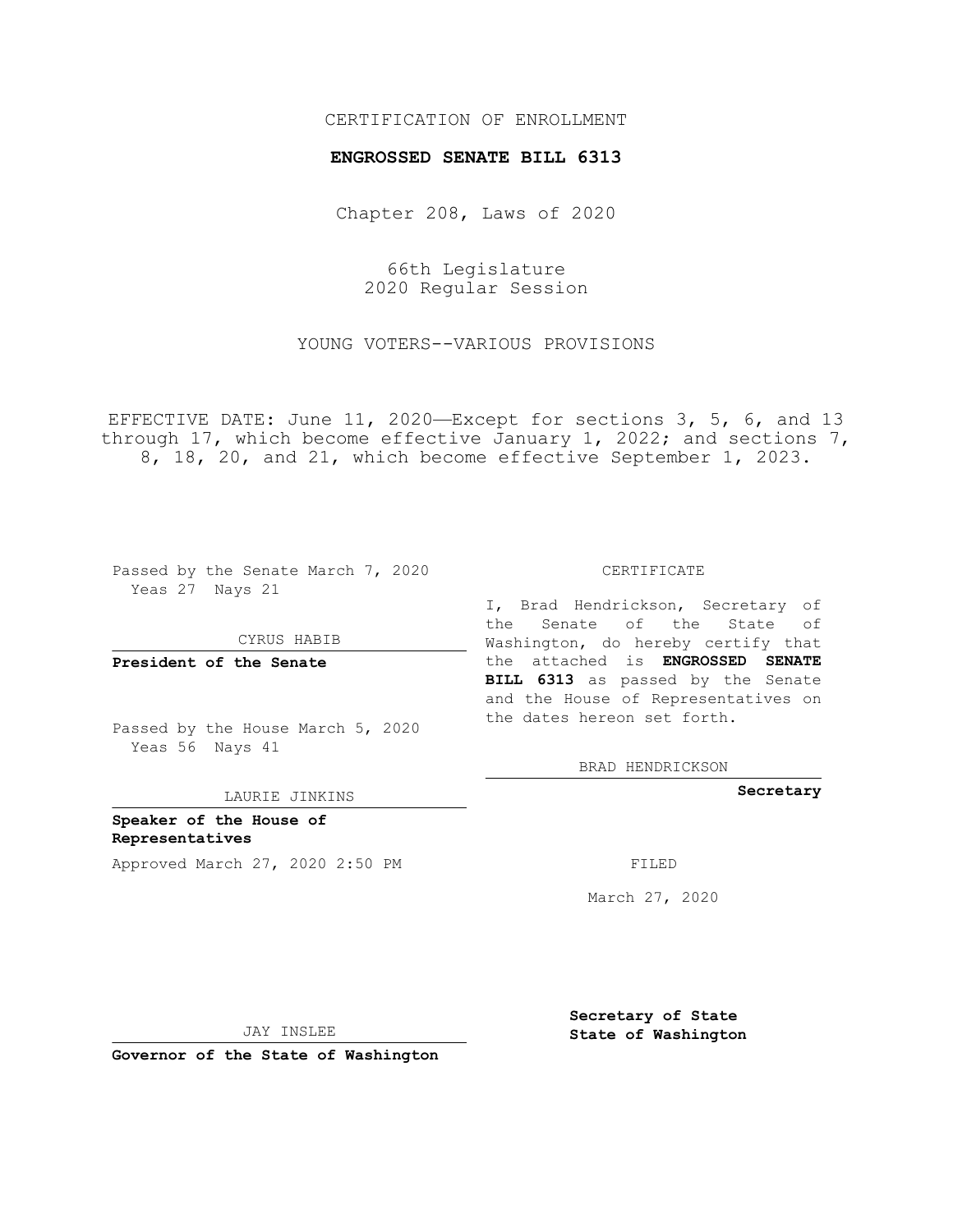### **ENGROSSED SENATE BILL 6313**

AS AMENDED BY THE HOUSE

Passed Legislature - 2020 Regular Session

## **State of Washington 66th Legislature 2020 Regular Session**

**By** Senators Liias, Kuderer, Hunt, Randall, Mullet, Keiser, Billig, Saldaña, Darneille, Hasegawa, Takko, Rolfes, McCoy, Stanford, Das, Dhingra, Lovelett, Nguyen, and Wilson, C.

Read first time 01/15/20. Referred to Committee on State Government, Tribal Relations & Elections.

1 AN ACT Relating to increasing opportunities for young voters; amending RCW 29A.08.210, 29A.08.230, 29A.08.330, 29A.08.810, 29A.08.355, 46.20.155, 28A.230.094, 29A.32.031, 29A.32.241, 29A.04.061, 29A.08.110, 29A.08.170, 29A.08.172, 29A.08.174, 29A.08.359, 29A.80.041, 29A.84.140, 46.20.156, and 29A.08.140; adding a new section to chapter 29A.40 RCW; creating new sections; and 7 providing effective dates.

8 BE IT ENACTED BY THE LEGISLATURE OF THE STATE OF WASHINGTON:

## 9 **PART I**

## 10 **ACT NAME AND LEGISLATIVE FINDINGS**

11 NEW SECTION. **Sec. 1.** This act may be known and cited as the 12 voting opportunities through education act or the VOTE act.

 NEW SECTION. **Sec. 2.** The legislature finds that robust participation by young voters in Washington state elections is critical to ensuring lifelong civic engagement. Research has shown that voting is a habitual behavior and that people who vote in the first three elections when they are eligible will likely vote for life. However, this is also the period of time when they are likely to face unique barriers to participate in the democratic process,

p. 1 ESB 6313.SL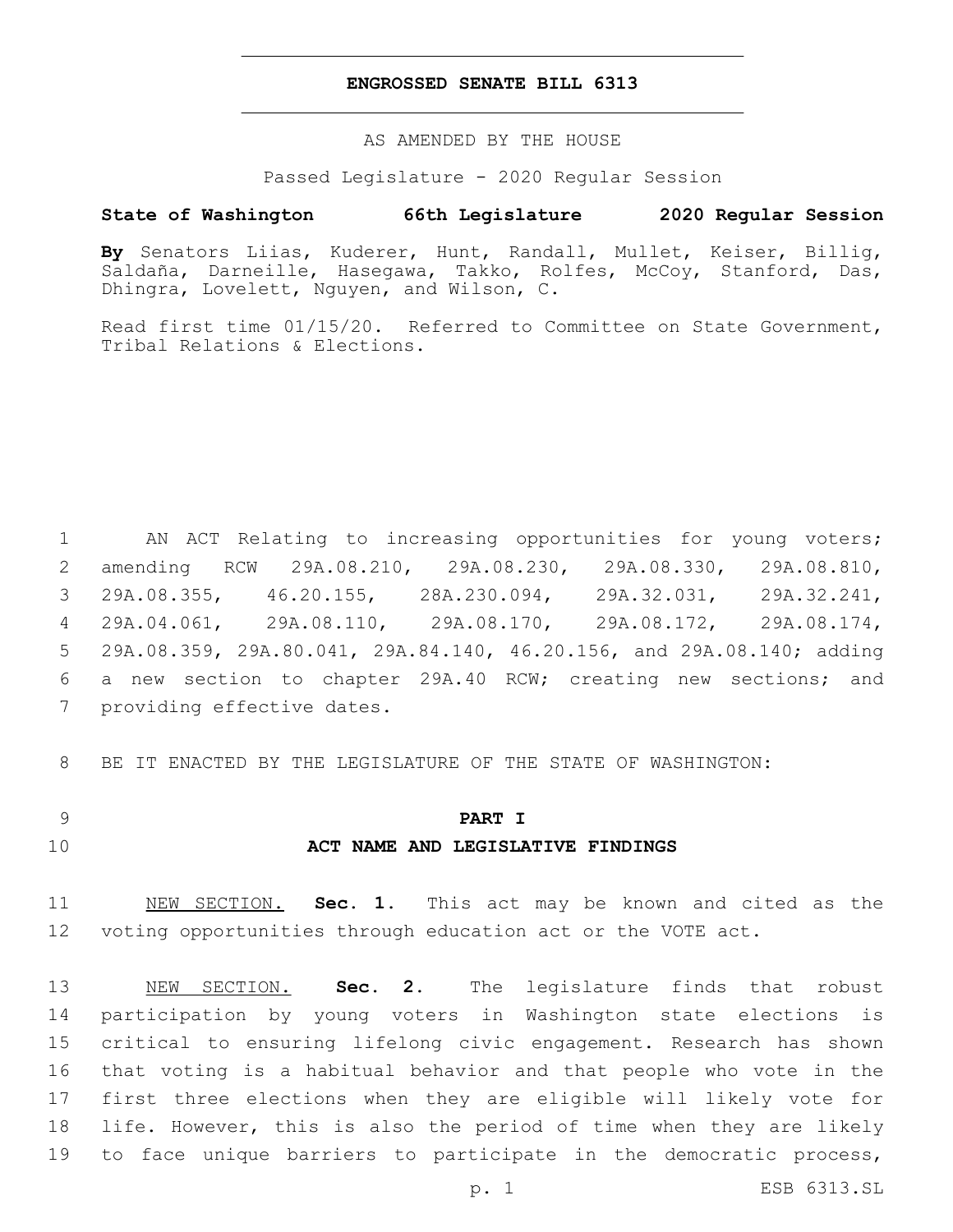including regularly changing their address, becoming eligible shortly after an election, and exclusion from certain voter registration policies.3

 The legislature also finds that the period prior to election day is the most critical time to ensure ballot access for young voters. States with early voting have higher participation rates than states that do not and the use of early voting sites on college campuses helped produce record levels of participation for young voters in 9 2016 and 2018.

 The legislature finds that students that have more opportunities to be registered and vote are more likely to participate. Limiting statutory voter registration opportunities on college campuses to days well in advance of election day is inconsistent with implementation of same-day voter registration. Making automatic voter registration unavailable to those registering for the first time 16 denies young voters the same benefits as every other voter.

## **PART II**

## **PERSONS ALLOWED TO VOTE IN PRIMARIES**

 **Sec. 3.** RCW 29A.08.210 and 2018 c 109 s 8 are each amended to read as follows:20

 An applicant for voter registration shall complete an application providing the following information concerning his or her 23 qualifications as a voter in this state:

 (1) The former address of the applicant if previously registered 25 to vote;

26 (2) The applicant's full name;

27 (3) The applicant's date of birth;

(4) The address of the applicant's residence for voting purposes;

 (5) The mailing address of the applicant if that address is not the same as the address in subsection (4) of this section;

31 (6) The sex of the applicant;

 (7) The applicant's Washington state driver's license number, Washington state identification card number, or the last four digits of the applicant's social security number if he or she does not have a Washington state driver's license or Washington state 36 identification card: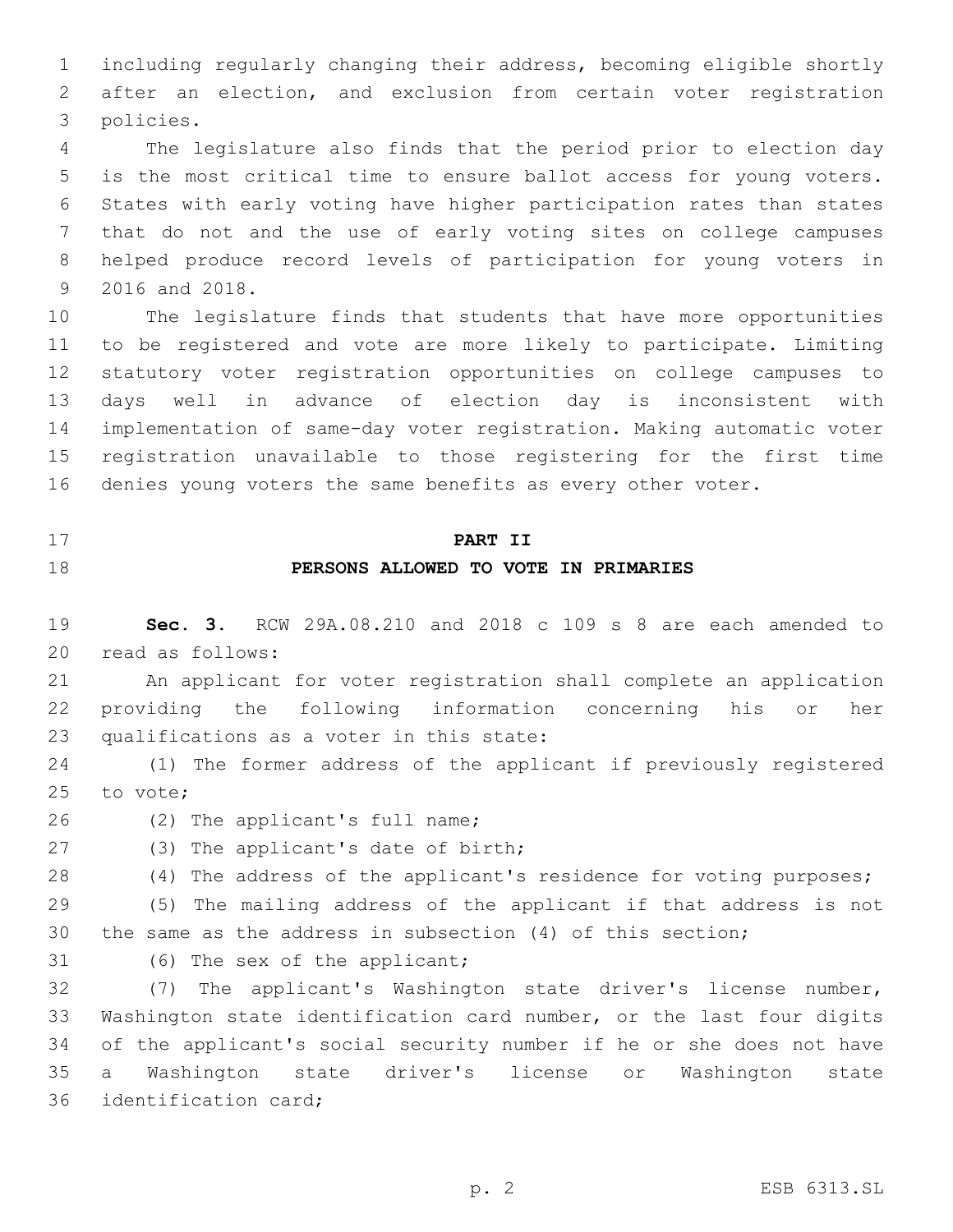1 (8) A check box allowing the applicant to indicate that he or she 2 is a member of the armed forces, national guard, or reserves, or that 3 he or she is an overseas voter;

4 (9) A check box allowing the applicant to acknowledge that he or 5 she is at least ((eighteen)) sixteen years old ((or is at least 6 sixteen years old and will vote only after he or she reaches the age 7 of eighteen));

8 (10) Clear and conspicuous language, designed to draw the 9 applicant's attention, stating that  $((the h))$ :

10 (a) The applicant must be a United States citizen in order to 11 register to vote; and

12 (b) The applicant may register to vote if the applicant is at 13 least sixteen years old and may vote if the applicant will be at 14 least eighteen years old by the next general election, or is at least 15 eighteen years old for special elections;

16 (11) A check box and declaration confirming that the applicant is 17 a citizen of the United States;

18 (12) The following warning:

19 "If you knowingly provide false information on this voter 20 registration form or knowingly make a false declaration about your 21 qualifications for voter registration you will have committed a class 22 C felony that is punishable by imprisonment for up to five years, a 23 fine of up to ten thousand dollars, or both."

24 (13) The oath required by RCW 29A.08.230 and a space for the 25 applicant's signature; and

26 (14) Any other information that the secretary of state determines 27 is necessary to establish the identity of the applicant and prevent 28 duplicate or fraudulent voter registrations.

29 This information shall be recorded on a single registration form 30 to be prescribed by the secretary of state.

31 **Sec. 4.** RCW 29A.08.230 and 2013 c 11 s 14 are each amended to 32 read as follows:

33 For all voter registrations, the registrant shall sign the 34 following oath:

 "I declare that the facts on this voter registration form are true. I am a citizen of the United States, I will have lived at this address in Washington for at least thirty days immediately before the 38 next election at which I vote, I (( $\overline{with}$  be)) am at least (( $\overline{eighteen}$ ))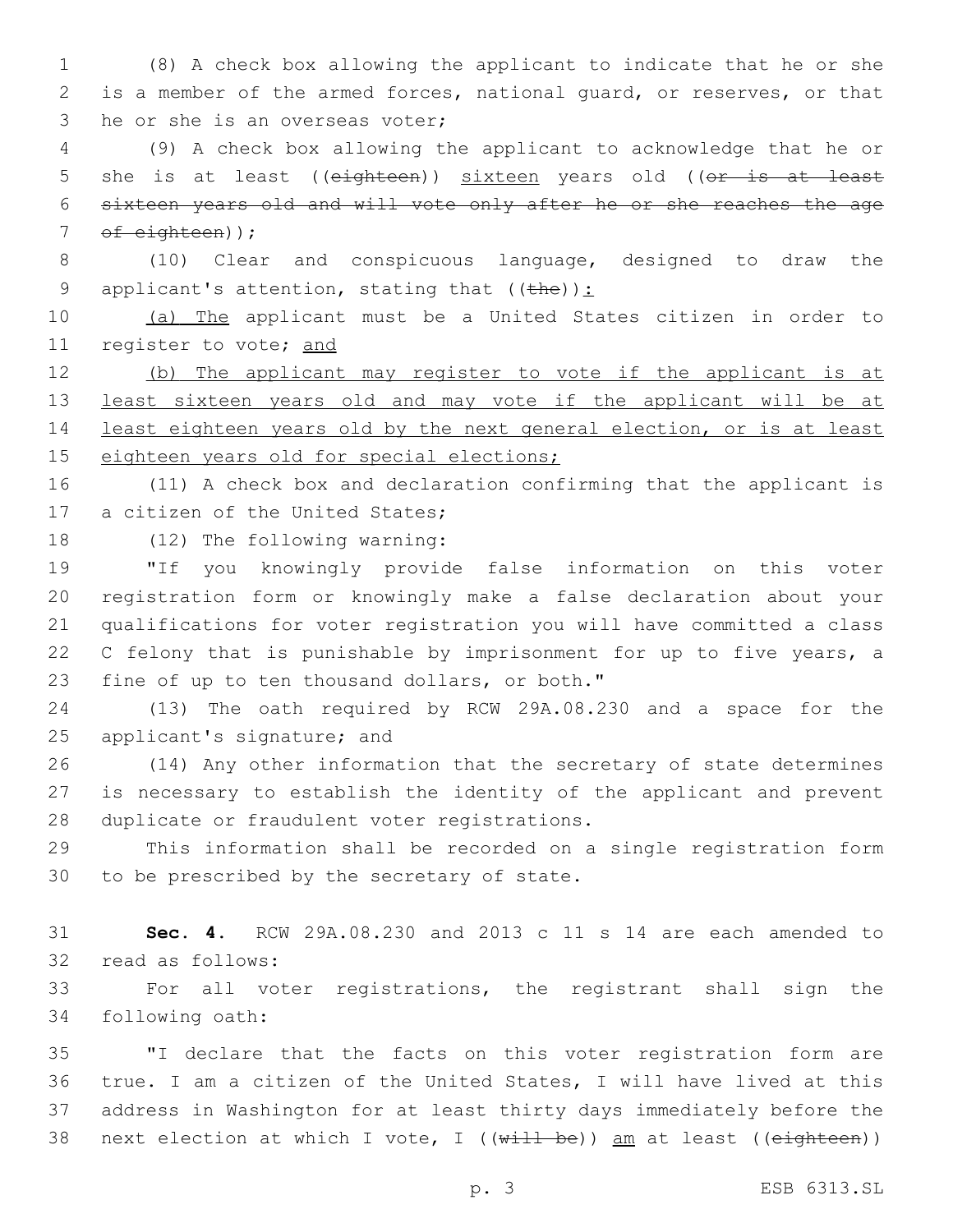1 sixteen years old ((when I vote)), I am not disqualified from voting due to a court order, and I am not under department of corrections 3 supervision for a Washington felony conviction."

 **Sec. 5.** RCW 29A.08.330 and 2019 c 391 s 6 are each amended to 5 read as follows:

 (1) The secretary of state shall prescribe the method of voter registration for each designated agency. The agency shall use either the state voter registration by mail form with a separate declination form for the applicant to indicate that he or she declines to register at this time, or the agency may use a separate form approved 11 for use by the secretary of state.

 (2) The person providing service at the agency shall offer voter registration services to every client whenever he or she applies for 14 service or assistance and with each renewal, recertification, or change of address. The person providing service shall give the applicant the same level of assistance with the voter registration application as is offered to fill out the agency's forms and documents, including information about age and citizenship 19 requirements for voter registration.

 (3) The person providing service at the agency shall determine if the prospective applicant wants to register to vote or update his or her voter registration by asking the following question:

 "Do you want to register or sign up to vote or update your voter 24 registration?"

 If the applicant chooses to register, sign up, or update a registration, the service agent shall ask the following:

27 (a) "Are you a United States citizen?"

28 (b) "Are you at least ((eighteen)) sixteen years old ((or are you 29 at least sixteen years old and will you vote only after you turn 30 eighteen))?"

 If the applicant answers in the affirmative to both questions, the agent shall then provide the applicant with a voter registration form and instructions and shall record that the applicant has requested to sign up to vote, register to vote, or update a voter registration. If the applicant answers in the negative to either question, the agent shall not provide the applicant with a voter 37 registration application.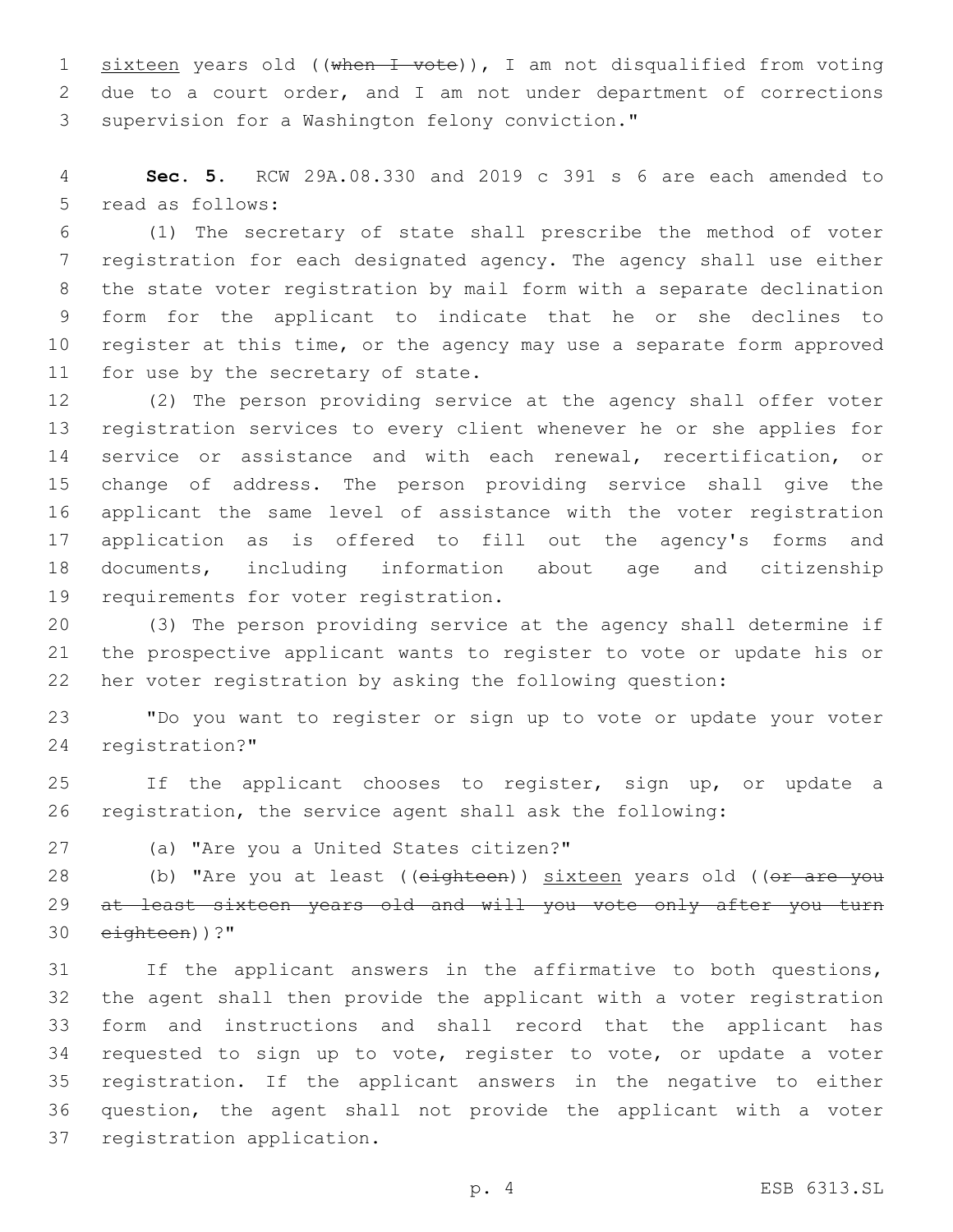(4) If an agency uses a computerized application process, it may, in consultation with the secretary of state, develop methods to capture simultaneously the information required for voter registration during a person's computerized application process.

 (5) Each designated agency shall transmit the applications to the secretary of state or appropriate county auditor within three business days and must be received by the election official by the 8 required voter registration deadline.

 (6) Information that is otherwise disclosable under this chapter cannot be disclosed on the future voter until the person reaches 11 eighteen years of age, except for the purpose of processing and 12 delivering ballots.

 **Sec. 6.** RCW 29A.08.810 and 2011 c 10 s 20 are each amended to read as follows:14

 (1) Registration of a person as a voter is presumptive evidence of his or her right to vote. A challenge to the person's right to vote must be based on personal knowledge of one of the following:

 (a) The challenged voter has been convicted of a felony and the 19 voter's civil rights have not been restored;

 (b) The challenged voter has been judicially declared ineligible 21 to vote due to mental incompetency;

 (c) The challenged voter does not live at the residential address provided, in which case the challenger must either:

 (i) Provide the challenged voter's actual residence on the 25 challenge form; or

 (ii) Submit evidence that he or she exercised due diligence to verify that the challenged voter does not reside at the address provided and to attempt to contact the challenged voter to learn the challenged voter's actual residence, including that the challenger 30 personally:

 (A) Sent a letter with return service requested to the challenged voter's residential address provided, and to the challenged voter's 33 mailing address, if provided;

 (B) Visited the residential address provided and contacted persons at the address to determine whether the voter resides at the address and, if not, obtained and submitted with the challenge form a signed affidavit subject to the penalties of perjury from a person who owns or manages property, resides, or is employed at the address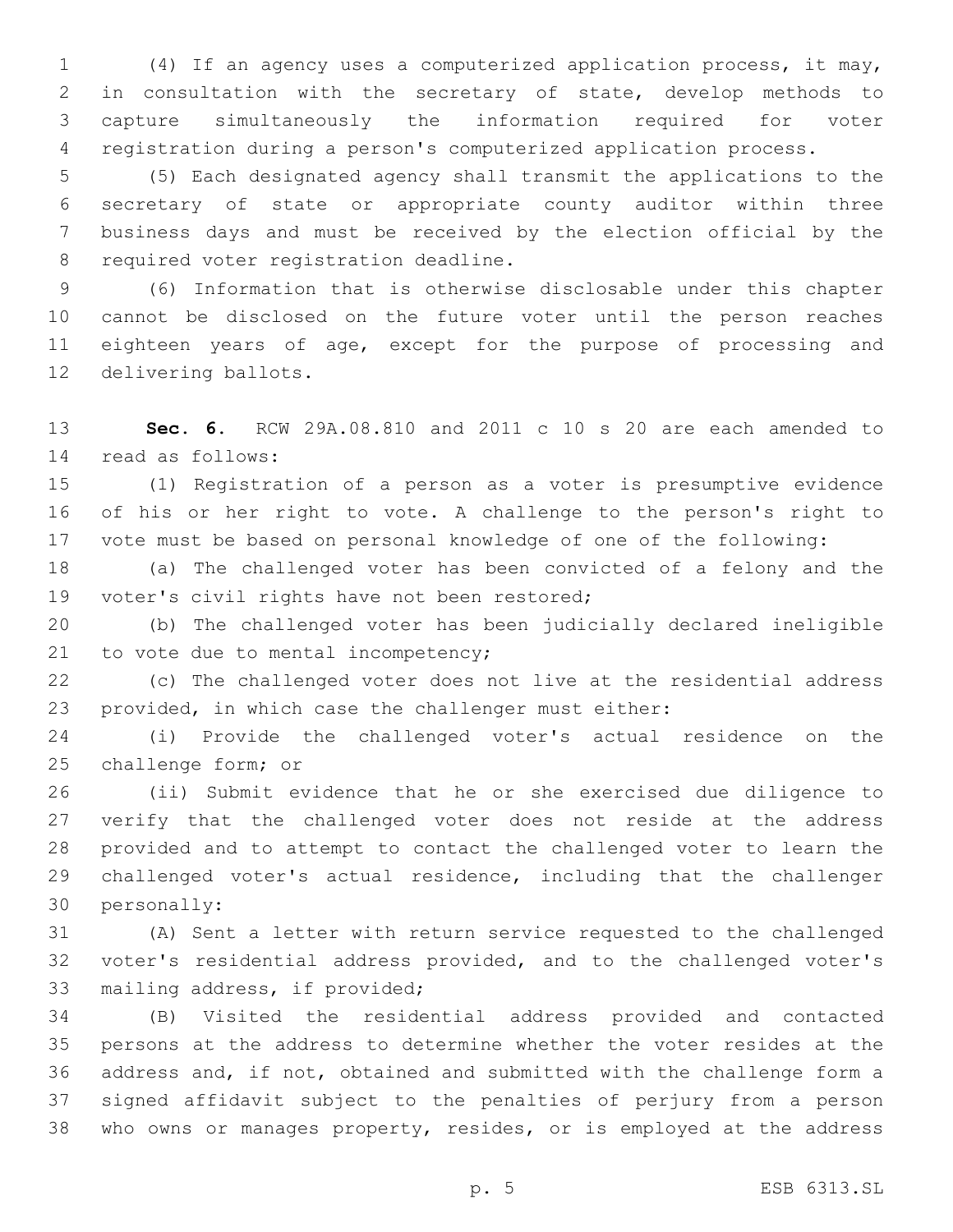provided, that to his or her personal knowledge the challenged voter does not reside at the address as provided on the voter registration;

 (C) Searched local telephone directories, including online directories, to determine whether the voter maintains a telephone 5 listing at any address in the county;

 (D) Searched county auditor property records to determine whether 7 the challenged voter owns any property in the county; and

 (E) Searched the statewide voter registration database to determine if the voter is registered at any other address in the 10 state;

 (d) The challenged voter will not be eighteen years of age by the 12 next general election; or

(e) The challenged voter is not a citizen of the United States.

 (2) A person's right to vote may be challenged by another registered voter or the county prosecuting attorney.

 (3) The challenger must file a signed affidavit subject to the penalties of perjury swearing that, to his or her personal knowledge and belief, having exercised due diligence to personally verify the evidence presented, the challenged voter either is not qualified to vote or does not reside at the address given on his or her voter registration record based on one of the reasons allowed in subsection (1) of this section. The challenger must provide the factual basis for the challenge, including any information required by subsection (1)(c) of this section, in the signed affidavit. The challenge may not be based on unsupported allegations or allegations by anonymous third parties. All documents pertaining to the challenge are public 27 records.

 (4) Challenges based on a felony conviction under RCW 29A.08.520 must be heard according to RCW 29A.08.520 and rules adopted by the 30 secretary of state.

# **PART III**

## **AUTOMATIC VOTER SIGN-UP TO REGISTER**

 **Sec. 7.** RCW 29A.08.355 and 2018 c 110 s 102 are each amended to 34 read as follows:

 (1) The department of licensing ((shall implement an automatic 36 voter registration system so that)) must allow a person age eighteen 37 years or older ((who)) to be registered to vote or update voter

p. 6 ESB 6313.SL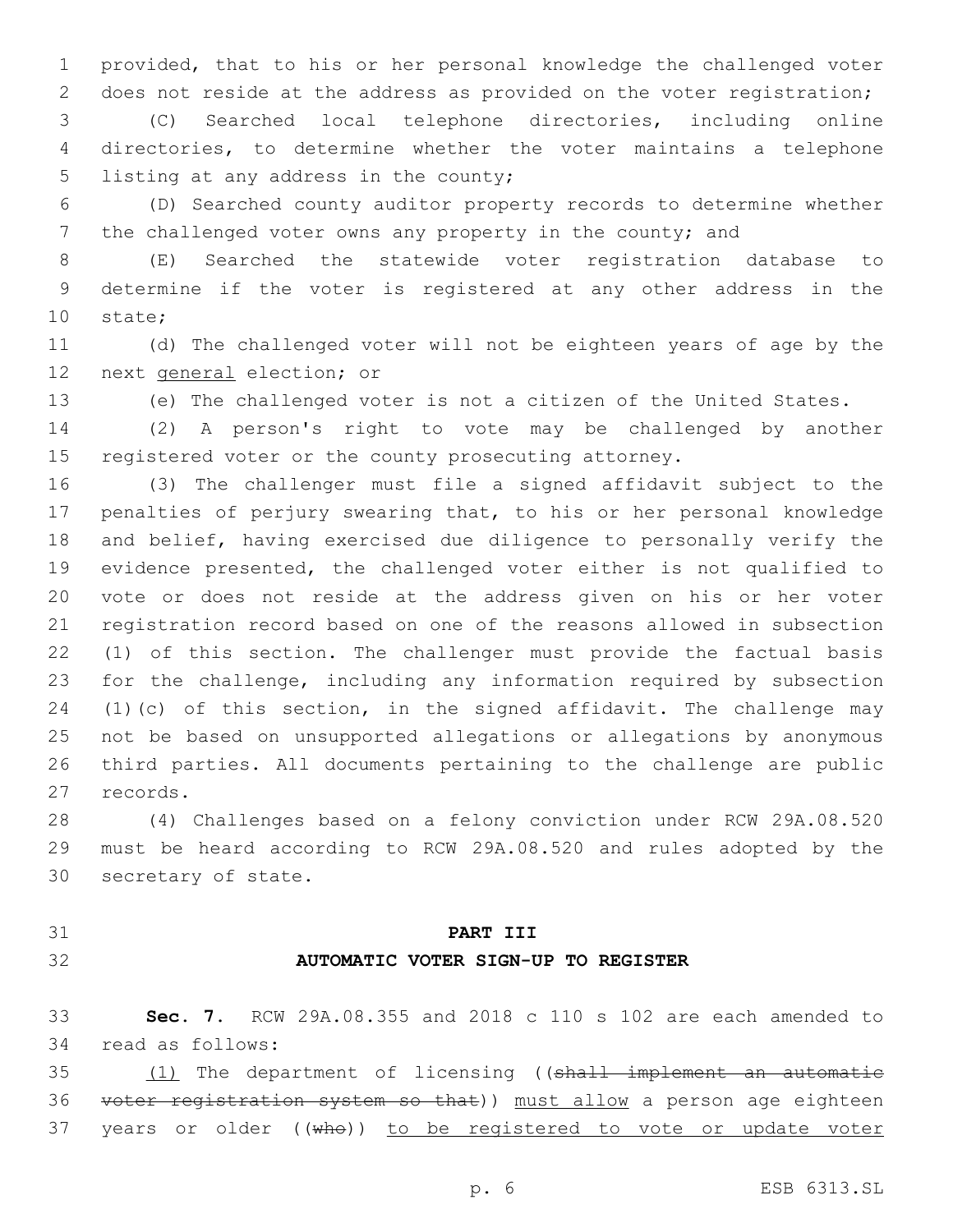1 registration information by automated process at the time of 2 registration, renewal, or change of address if: 3 (a) The person meets requirements for voter registration ((and)); 4 (b) The person has received or is renewing an enhanced driver's 5 license or identicard issued under RCW 46.20.202 or is changing the 6 address for an existing enhanced driver's license or identicard 7 pursuant to RCW 46.20.205 ((may be registered to vote or update voter 8 registration information at the time of registration, renewal, or 9 change of address, by automated process if the)); and 10 (c) The department of licensing record associated with the 11 applicant contains ((the)): 12 (i) The data required to determine whether the applicant meets 13 requirements for voter registration under RCW 29A.08.010( $(\tau$ -other)); 14 (ii) Other information as required by the secretary of state( $(\tau$ 15  $and$  includes a)); and 16 (iii) A signature image. 17 (2) The department of licensing must allow a person sixteen or 18 seventeen years of age to be signed up to register to vote by 19 automated process at the time of registration, renewal, or change of 20 address if: 21 (a) The person meets requirements to sign up to register to vote; 22 (b) The person has received or is renewing an enhanced driver's 23 license or identicard issued under RCW 46.20.202 or is changing the 24 address for an existing enhanced driver's license or identicard 25 pursuant to RCW 46.20.205; and 26 (c) The department of licensing record associated with the 27 applicant contains: 28 (i) The data required to determine whether the applicant meets 29 the requirements for voter registration under RCW 29A.08.210, other 30 than age; 31 (ii) Other information as required by the secretary of state; and 32 (iii) A signature image. 33 (3) The person must be informed that his or her record will be 34 used for voter registration and offered an opportunity to decline to 35 register. 36 **Sec. 8.** RCW 46.20.155 and 2018 c 109 s 15 are each amended to

37 read as follows:

38 (1) Before issuing an original license or identicard or renewing 39 a license or identicard under this chapter, the licensing agent shall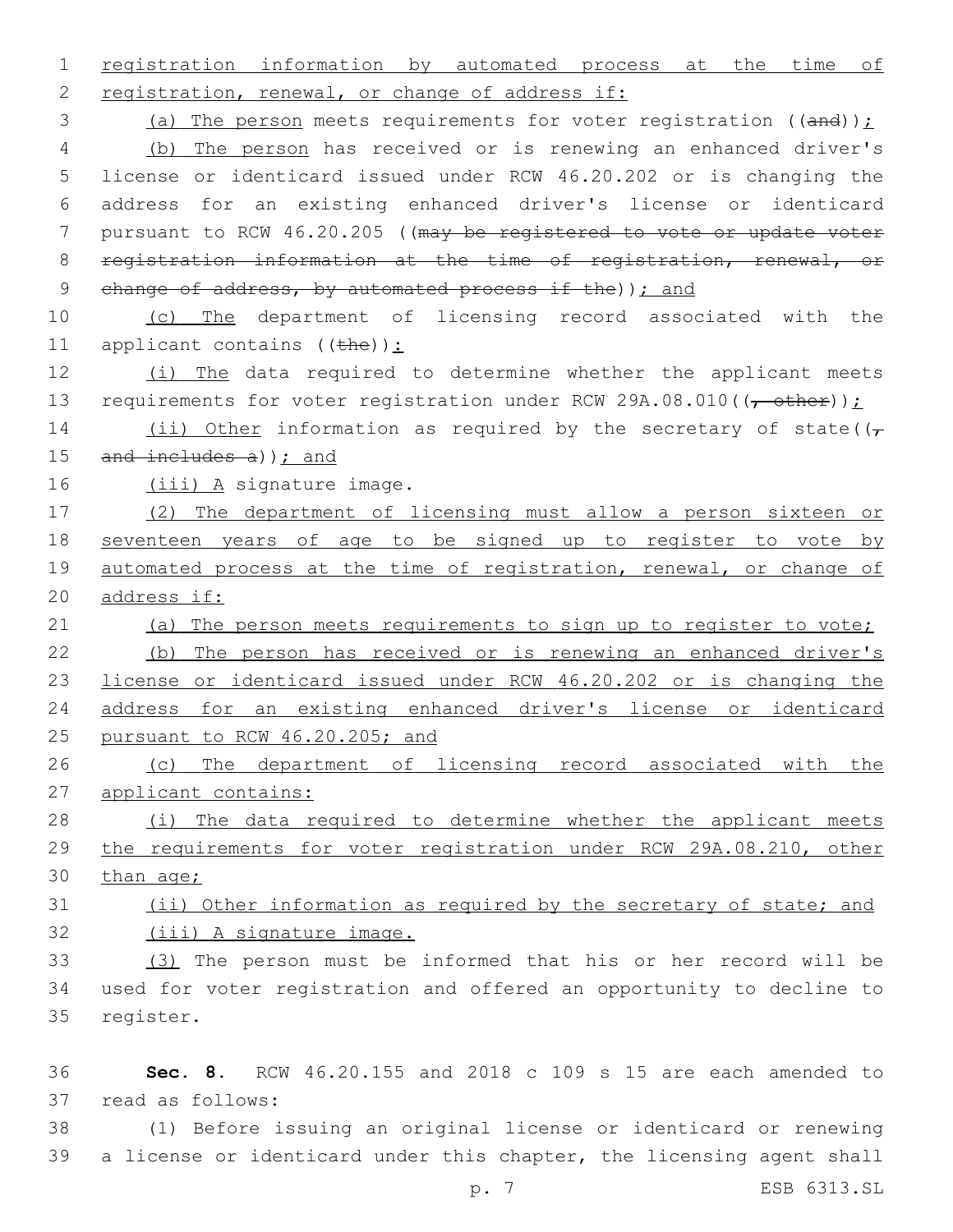determine if the applicant wants to register to vote or update his or her voter registration by asking the following question:

 "Do you want to register or sign up to vote or update your voter registration?"4

 If the applicant chooses to register, sign up, or update a registration, the agent shall ask the following:6

7 (1) "Are you a United States citizen?"

8 (2) "Are you at least ((eighteen)) sixteen years old ((or are you 9 at least sixteen years old and will you vote only after you turn 10 eighteen))?"

 If the applicant answers in the affirmative to both questions, the agent shall then submit the registration, sign up form, or update. If the applicant answers in the negative to either question, the agent shall not submit an application. Information that is otherwise disclosable under chapter 29A.08 RCW cannot be disclosed on the future voter until the person reaches eighteen years of age, except for the purpose of processing and delivering ballots.

 (2) The department shall establish a procedure that substantially meets the requirements of subsection (1) of this section when permitting an applicant to renew a license or identicard by mail or 21 by electronic commerce.

 **Sec. 9.** RCW 28A.230.094 and 2018 c 127 s 2 are each amended to 23 read as follows:

 (1)(a) Beginning with or before the 2020-21 school year, each school district that operates a high school must provide a mandatory one-half credit stand-alone course in civics for each high school student. Except as provided by (c) of this subsection, civics content and instruction embedded in other social studies courses do not 29 satisfy the requirements of this subsection.

 (b) Credit awarded to students who complete the civics course must be applied to course credit requirements in social studies that 32 are required for high school graduation.

 (c) Civics content and instruction required by this section may be embedded in social studies courses that offer students the opportunity to earn both high school and postsecondary credit.

 (2) The content of the civics course must include, but is not 37 limited to: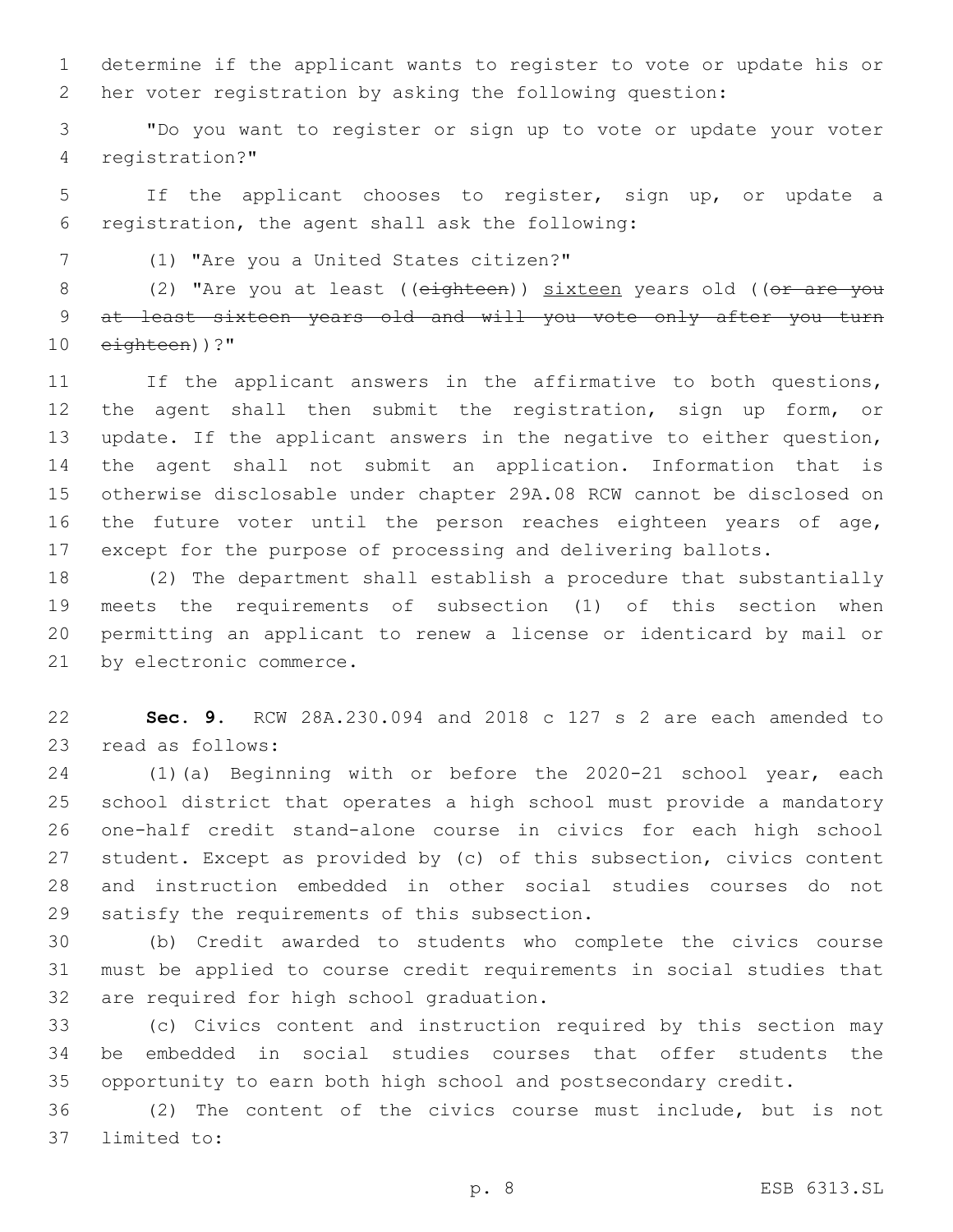(a) Federal, state, tribal, and local government organization and 2 procedures;

 (b) Rights and responsibilities of citizens addressed in the Washington state and United States Constitutions;4

(c) Current issues addressed at each level of government;

 (d) Electoral issues, including elections, ballot measures, 7 initiatives, and referenda;

 (e) The study and completion of the civics component of the federally administered naturalization test required of persons seeking to become naturalized United States citizens; and

 (f) The importance in a free society of living the basic values and character traits specified in RCW 28A.150.211.

 (3) By September 1, 2020, the office of the superintendent of public instruction, in collaboration with the Washington state association of county auditors and a 501(c)(3) nonprofit organization engaged in voter outreach and increasing voter participation, shall 17 identify and make available civics materials and resources for use in courses under this section. The materials and resources must be posted on the office of the superintendent of public instruction's web site.

 **PART IV STUDENT ENGAGEMENT HUBS**

 NEW SECTION. **Sec. 10.** A new section is added to chapter 29A.40 24 RCW to read as follows:

 (1) Each state university, regional university, and The Evergreen State College as defined in RCW 28B.10.016 and each higher education campus as defined in RCW 28B.45.012 shall open a nonpartisan student engagement hub on its campus. The student engagement hub may be open during business hours beginning eight days before, and ending at 8:00 p.m. on the day of, the general election. All student engagement hubs must allow students to download their exact ballot from an online portal. Upon request of the student government organization to the administration and the county auditor, the student engagement hub at a state university, regional university, or The Evergreen State College as defined in RCW 28B.10.016 must allow voters to register in person pursuant to RCW 29A.08.140(1)(b) and provide voter 37 registration materials and ballots.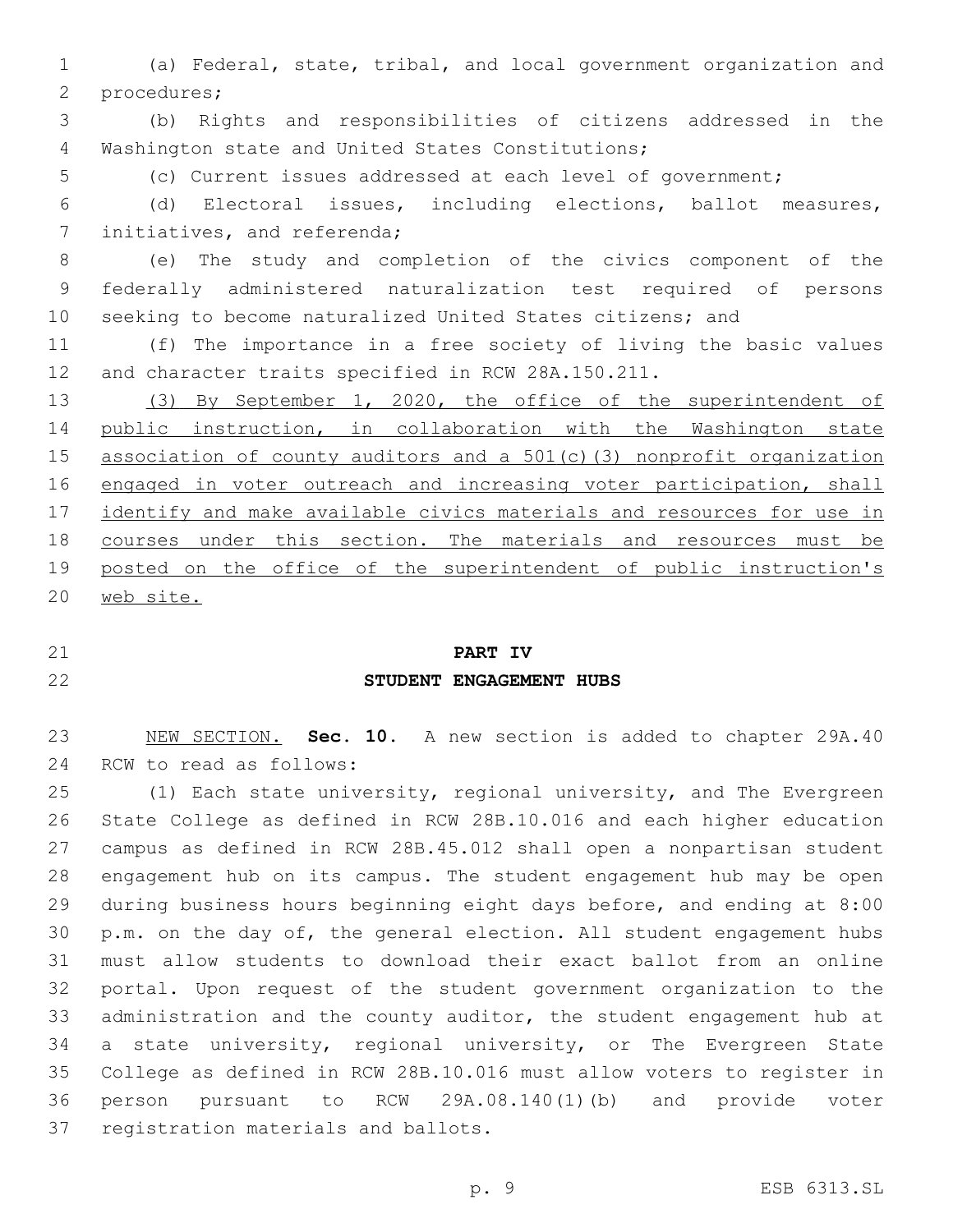(2) Each institution shall contract with the county auditor for the operation of a student engagement hub under this section.

 (3) Student engagement hubs are not voting centers as outlined in RCW 29A.40.160 and must be operated in a manner that avoids partisan 5 influence or electioneering.

## **PART V VOTERS' PAMPHLETS**

 **Sec. 11.** RCW 29A.32.031 and 2013 c 283 s 2 are each amended to 9 read as follows:

 The voters' pamphlet published or distributed under RCW 11 29A.32.010 must contain:

 (1) Information about each measure for an advisory vote of the people and each ballot measure initiated by or referred to the voters 14 for their approval or rejection as required by RCW 29A.32.070;

 (2) In even-numbered years, statements, if submitted, from candidates for the office of president and vice president of the United States, United States senator, United States representative, 18 governor, lieutenant governor, secretary of state, state treasurer, state auditor, attorney general, commissioner of public lands, superintendent of public instruction, insurance commissioner, state senator, state representative, justice of the supreme court, judge of the court of appeals, or judge of the superior court. Candidates may also submit campaign contact information and a photograph not more than five years old in a format that the secretary of state 25 determines to be suitable for reproduction in the voters' pamphlet;

 (3) In odd-numbered years, if any office voted upon statewide 27 appears on the ballot due to a vacancy, then statements and photographs for candidates for any vacant office listed in subsection 29 (2) of this section must appear;

 (4) Contact information for the public disclosure commission established under RCW 42.17A.100, including the following statement: "For a list of the people and organizations that donated to state and local candidates and ballot measure campaigns, visit www.pdc.wa.gov." The statement must be placed in a prominent position, such as on the cover or on the first two pages of the voters' pamphlet. The secretary of state may substitute such language as is necessary for accuracy and clarity and consistent with the intent of this section; (5) Contact information for major political parties;

p. 10 ESB 6313.SL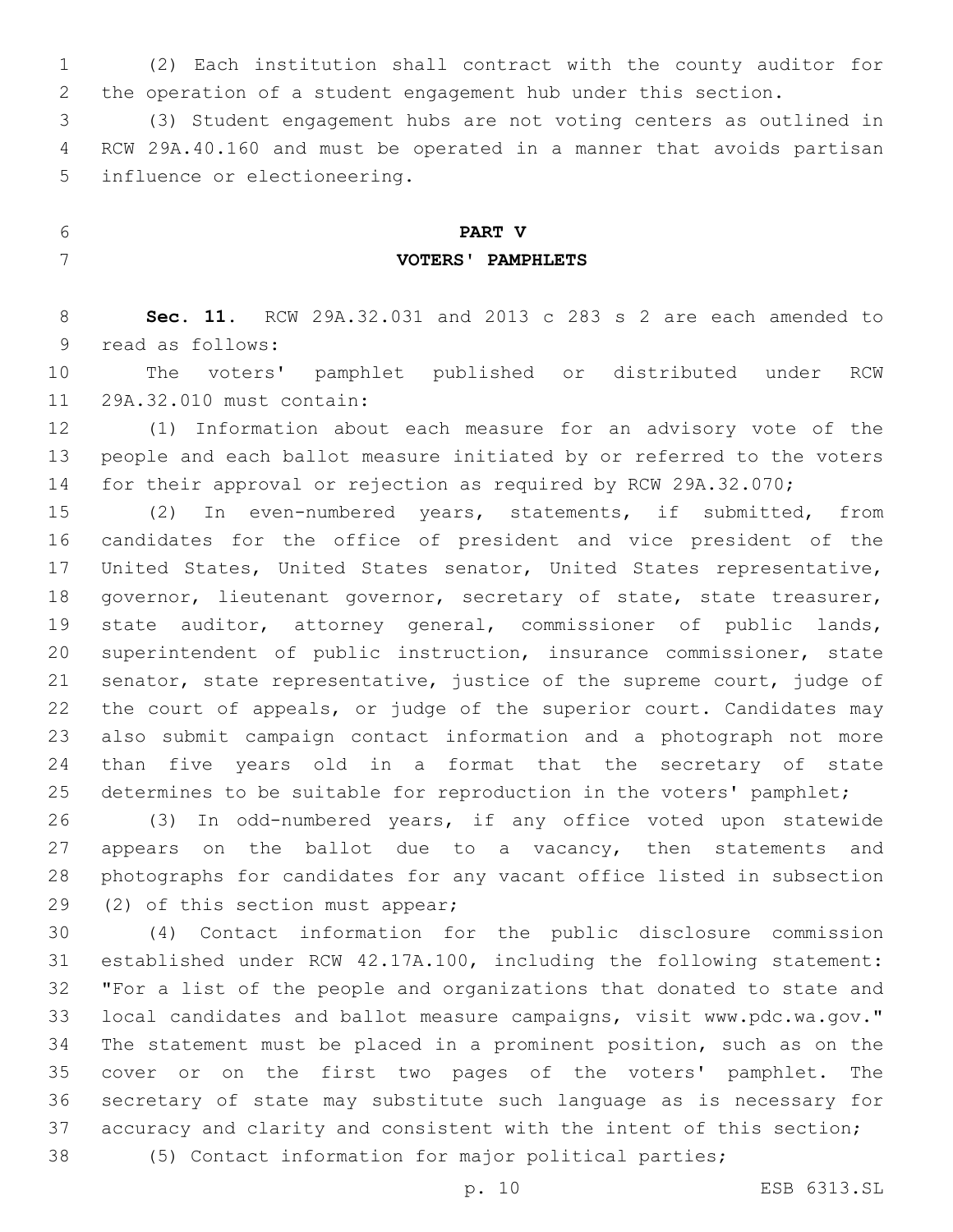(6) A brief statement explaining the deletion and addition of language for proposed measures under RCW 29A.32.080; ((and))

 (7) A list of all student engagement hubs as designated under section 10 of this act; and

 (8) Any additional information pertaining to elections as may be required by law or in the judgment of the secretary of state is 7 deemed informative to the voters.

 **Sec. 12.** RCW 29A.32.241 and 2016 c 83 s 2 are each amended to 9 read as follows:

 (1) The local voters' pamphlet shall include but not be limited 11 to the following:

 (a) Appearing on the cover, the words "official local voters' pamphlet," the name of the jurisdiction producing the pamphlet, and 14 the date of the election or primary;

 (b) A list of jurisdictions that have measures or candidates in 16 the pamphlet;

 (c) Information on how a person may register to vote and obtain a 18 ballot;

 (d) The text of each measure accompanied by an explanatory statement prepared by the prosecuting attorney for any county measure or by the attorney for the jurisdiction submitting the measure if 22 other than a county measure. All explanatory statements for city, town, or district measures not approved by the attorney for the jurisdiction submitting the measure shall be reviewed and approved by 25 the county prosecuting attorney or city attorney, when applicable, 26 before inclusion in the pamphlet;

 (e) The arguments for and against each measure submitted by 28 committees selected pursuant to RCW 29A.32.280; ((and))

 (f) A list of all student engagement hubs in the county as designated under section 10 of this act; and

 (g) For partisan primary elections, information on how to vote the applicable ballot format and an explanation that minor political party candidates and independent candidates will appear only on the 34 general election ballot.

 (2) The county auditor's name may not appear in the local voters' pamphlet in his or her official capacity if the county auditor is a candidate for office during the same year. His or her name may only be included as part of the information normally included for candidates.39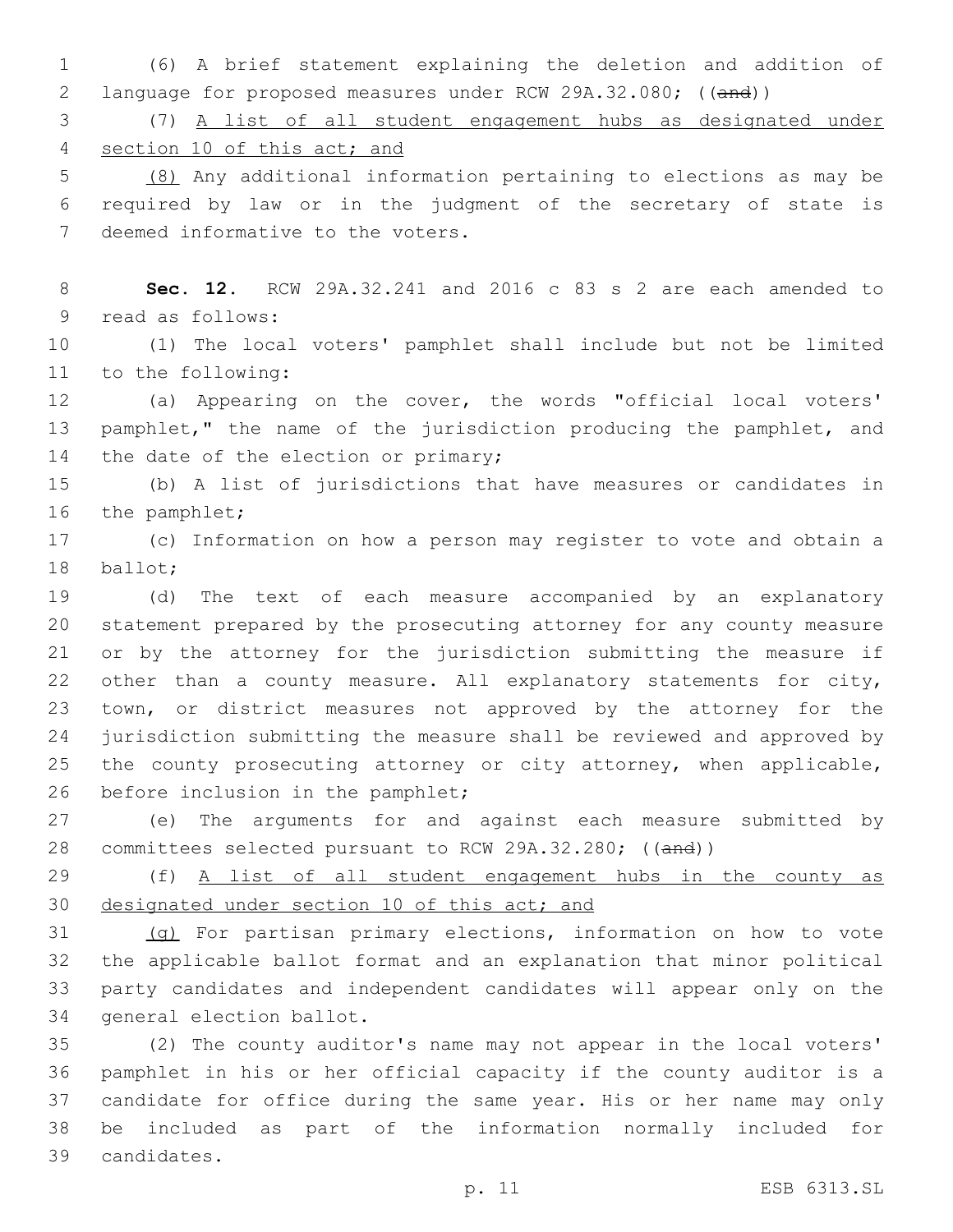| $\mathbf 1$    | PART VI                                                               |
|----------------|-----------------------------------------------------------------------|
| $\overline{2}$ | HARMONIZING PROVISIONS                                                |
| 3              | Sec. 13. RCW 29A.04.061 and 2003 c 111 s 111 are each amended to      |
| 4              | read as follows:                                                      |
| 5              | "Elector" means any person who possesses all of the                   |
| 6              | qualifications to vote under Article VI of the state Constitution,    |
| 7              | including persons who are seventeen years of age at the primary       |
| 8              | election or presidential primary election but who will be eighteen    |
| 9              | years of age by the general election.                                 |
| 10             | Sec. 14. RCW 29A.08.110 and 2019 c 391 s 5 are each amended to        |
| 11             | read as follows:                                                      |
| 12             | $(1)$ For persons registering under RCW 29A.08.120, 29A.08.123,       |
| 13             | 29A.08.170, 29A.08.330, 29A.08.340, 29A.08.362, and 29A.08.365, an    |
| 14             | application is considered complete only if it contains the            |
| 15             | information required by RCW 29A.08.010. The applicant is considered   |
| 16             | to be registered to vote as of $((the))$ :                            |
| 17             | (a) The original date of receipt( $(-$ or when));                     |
| 18             | (b) When the person will be at least eighteen years old by the        |
| 19             | next election; or                                                     |
| 20             | (c) When the person will be at least seventeen years old by the       |
| 21             | next primary election or presidential primary election and eighteen   |
| 22             | years old by the general election, whichever is applicable.           |
| 23             | soon as practicable, the auditor shall record the<br>(2)<br>As        |
| 24             | appropriate precinct identification, taxing district identification,  |
| 25             | and date of registration on the voter's record in the state voter     |
| 26             | registration list. The secretary of state shall, pursuant to RCW      |
| 27             | 29A.04.611, establish procedures to enable new or updated voter       |
| 28             | registrations to be recorded on an expedited basis. Any mailing       |
| 29             | address provided shall be used only for mail delivery purposes, and   |
| 30             | not for precinct assignment or residency purposes. Within sixty days  |
| 31             | after the receipt of an application or transfer, the auditor shall    |
| 32             | send to the applicant, by first-class nonforwardable mail, an         |
| 33             | acknowledgment notice identifying the registrant's precinct and       |
| 34             | containing such other information as may be required by the secretary |
| 35             | of state. The postal service shall be instructed not to forward a     |
| 36             | voter registration card to any other address and to return to the     |
| 37             | auditor any card which is not deliverable.                            |
|                |                                                                       |
|                | p. 12<br>ESB 6313.SL                                                  |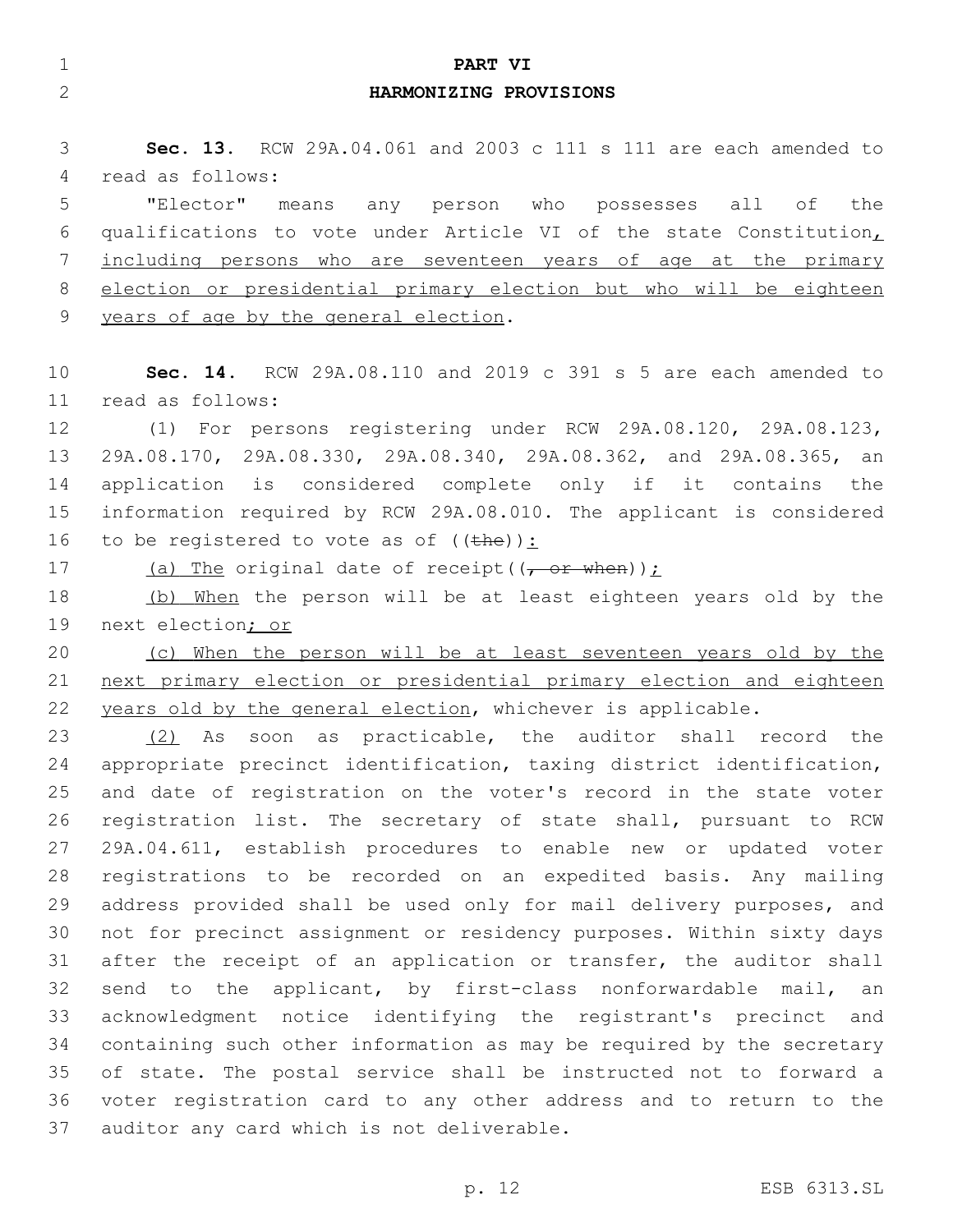$(1)$   $(1)$   $(2)$ )  $(3)$  If an application is not complete, the auditor shall promptly mail a verification notice to the applicant. The verification notice shall require the applicant to provide the missing information. If the applicant provides the required information within forty-five days, the applicant shall be registered to vote as of the original date of application. The applicant shall not be placed on the official list of registered voters until the 8 application is complete.

9  $((\overline{3}))(4)$  Once a future voter is no longer in pending status, as described in RCW 29A.08.615, his or her application to sign up to register to vote is no longer pending and is subject to this section.

 **Sec. 15.** RCW 29A.08.170 and 2018 c 109 s 5 are each amended to 13 read as follows:

 (1) A person may sign up to register to vote if he or she is sixteen or seventeen years of age, as part of the future voter 16 program.

 (2) A person who signs up to register to vote may not vote until 18 reaching eighteen years of age( $(\tau$  and his or her name)) unless the 19 person is seventeen years of age at the primary election or presidential primary election and will be eighteen years of age by the general election. A person who signs up to register to vote may not be added to the statewide voter registration database list of 23 voters until such time as he or she will be ((eighteen years of age by)) eligible to vote in the next election.

 **Sec. 16.** RCW 29A.08.172 and 2018 c 109 s 6 are each amended to 26 read as follows:

 (1) A person who has attained sixteen years of age may sign up to register to vote, as part of the future voter program, by submitting 29 a voter registration application by mail.

 (2) The applicant must attest to the truth of the information provided on the application by affirmatively accepting the 32 information as true.

 (3) If signing up to register by mail, the person must provide a 34 signature for voter registration purposes.

 (4) The applicant must affirmatively acknowledge that he or she will not vote in a special or general election until his or her 37 eighteenth birthday.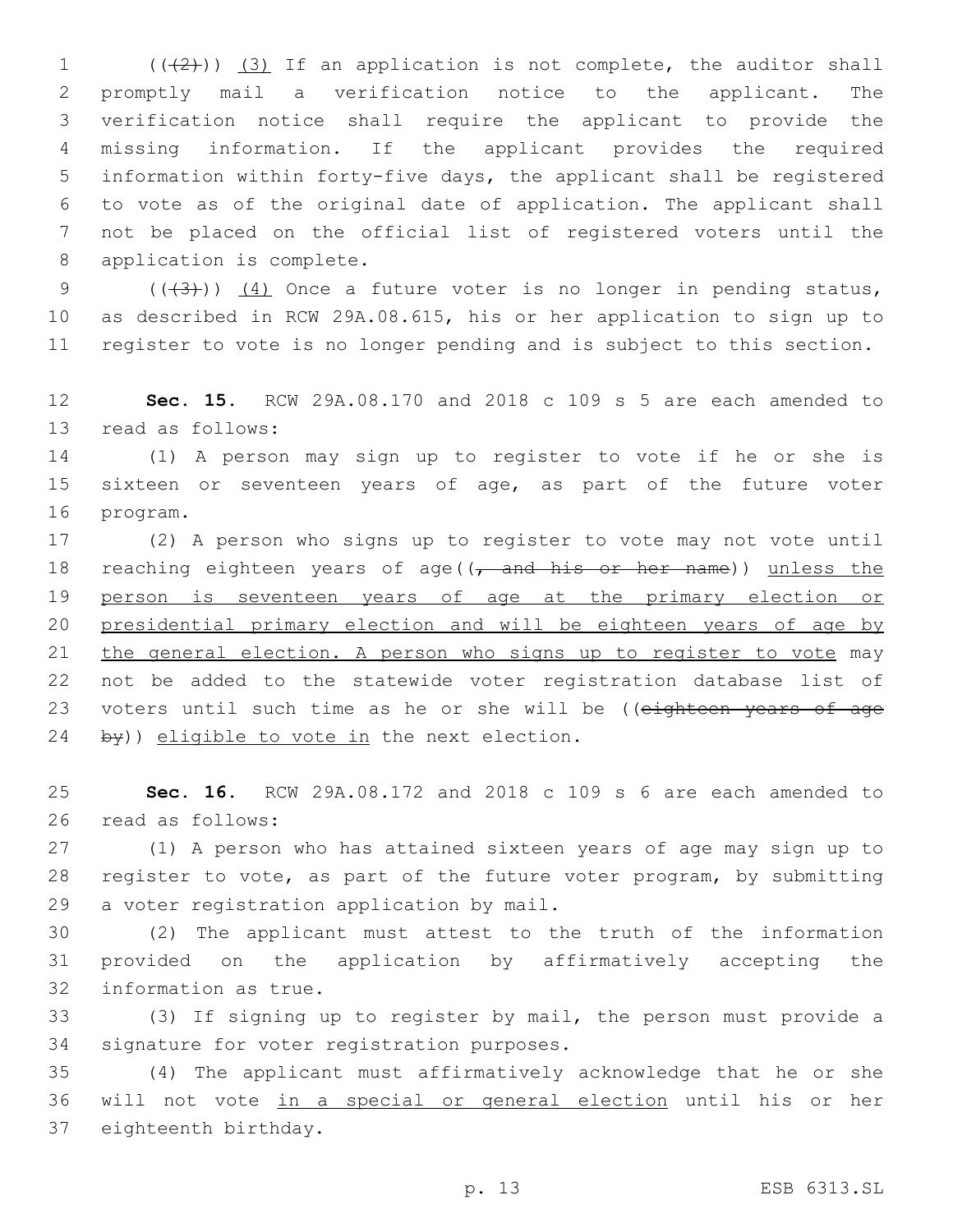**Sec. 17.** RCW 29A.08.174 and 2018 c 109 s 14 are each amended to 2 read as follows:

 (1) A person who has attained sixteen years of age and has a valid Washington state driver's license or identicard may sign up to register to vote as part of the future voter program, by submitting a voter registration application electronically on the secretary of 7 state's web site.

 (2) The applicant must attest to the truth of the information provided on the application by affirmatively accepting the 10 information as true.

 (3) If signing up to register electronically, the applicant must affirmatively assent to the use of his or her driver's license or identicard signature for voter registration purposes.

 (4) The applicant must affirmatively acknowledge that he or she 15 will not vote in a special or general election until his or her 16 eighteenth birthday, and will only vote in a primary election or presidential primary election if he or she will be eighteen years of 18 age by the general election.

 (5) For each electronic registration application, the secretary of state must obtain a digital copy of the applicant's driver's license or identicard signature from the department of licensing.

 (6) The secretary of state may employ additional security measures to ensure the accuracy and integrity of voter preregistration applications submitted electronically.

 **Sec. 18.** RCW 29A.08.359 and 2019 c 391 s 8 are each amended to 26 read as follows:

 (1)(a) For persons age eighteen years and older registering under RCW 29A.08.355(1), an application is considered complete only if it contains the information required by RCW 29A.08.010 and other information as required by the secretary of state. The applicant is considered to be registered to vote as of the original date of issuance or renewal or date of change of address of an enhanced driver's license or identicard issued under RCW 46.20.202 or change of address for an existing enhanced driver's license or identicard 35 pursuant to RCW 46.20.205.

 (b) For persons sixteen or seventeen years of age registering under RCW 29A.08.355(2), an application is considered complete only if it contains the information required by RCW 29A.08.010 and other information as required by the secretary of state. The applicant is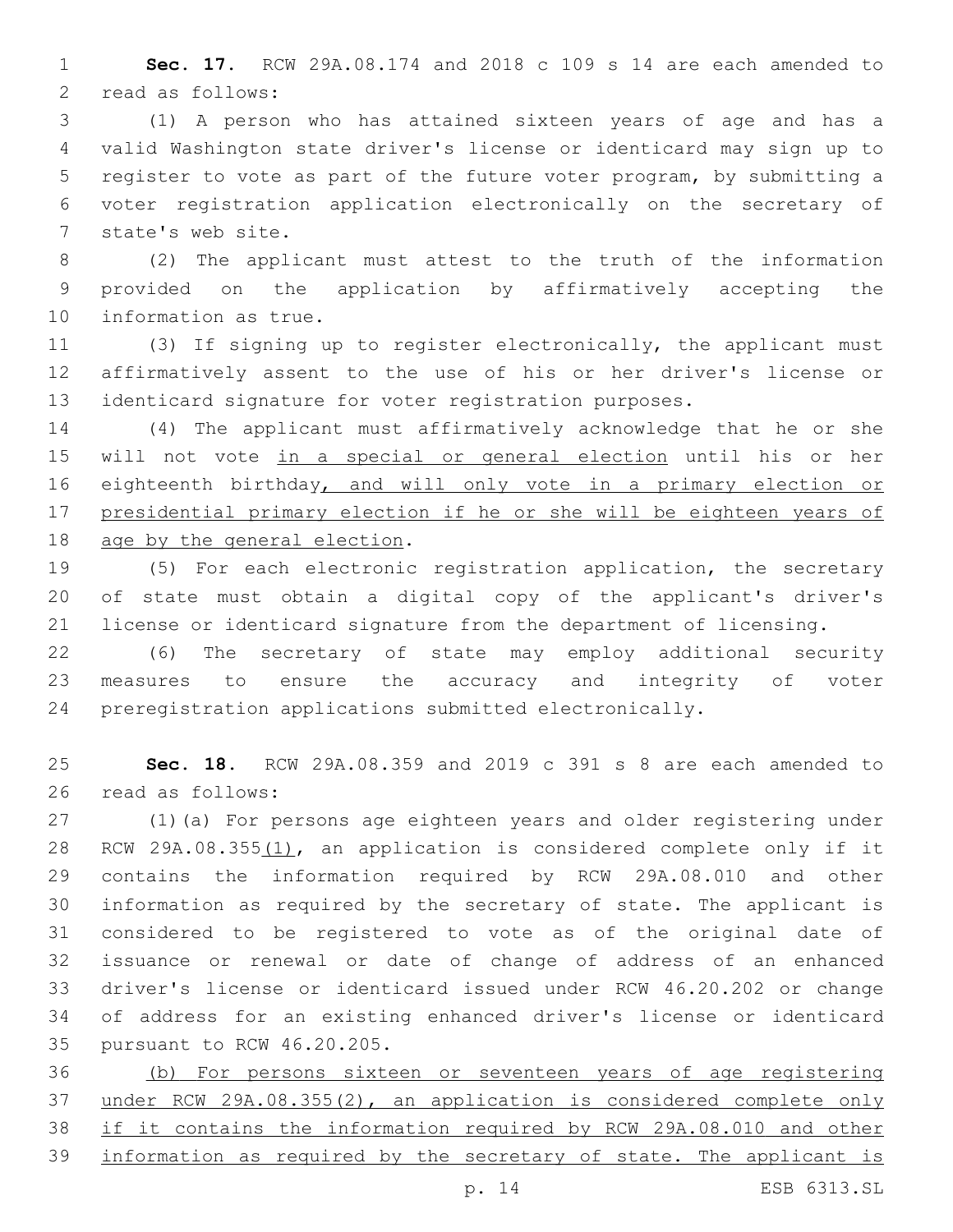considered to be registered to vote as of the date set forth in RCW

29A.08.110(1).2

 (c) The information must be transmitted in an expedited manner and must be received by an election official by the required voter registration deadline. The auditor shall record the appropriate precinct identification, taxing district identification, and date of registration on the voter's record in the state voter registration list. Any mailing address provided shall be used only for mail delivery purposes, and not for precinct assignment or residency purposes. Within sixty days after the receipt of an application or 11 transfer, the auditor shall send to the applicant, by first-class nonforwardable mail, an acknowledgment notice identifying the registrant's precinct and containing such other information as may be required by the secretary of state. The United States postal service shall be instructed not to forward a voter registration card to any other address and to return to the auditor any card which is not 17 deliverable.

 $((+b))$   $(d)$  An auditor may use other means to communicate with potential and registered voters such as, but not limited to, email, phone, or text messaging. The alternate form of communication must not be in lieu of the first-class mail requirements. The auditor shall act in compliance with all voter notification processes 23 established in federal law.

 (2) If an application is not complete, the auditor shall promptly mail a verification notice to the applicant. The verification notice must require the applicant to provide the missing information. If the applicant provides the required information within forty-five days, the applicant must be registered to vote. The applicant must not be placed on the official list of registered voters until the 30 application is complete.

 (3) If the prospective registration applicant declines to register to vote or the information provided by the department of licensing does not indicate citizenship, the information must not be 34 included on the list of registered voters.

 (4) The department of licensing is prohibited from sharing data files used by the secretary of state to certify voters registered through the automated process outlined in RCW 29A.08.355 with any federal agency, or state agency other than the secretary of state. Personal information supplied for the purposes of obtaining a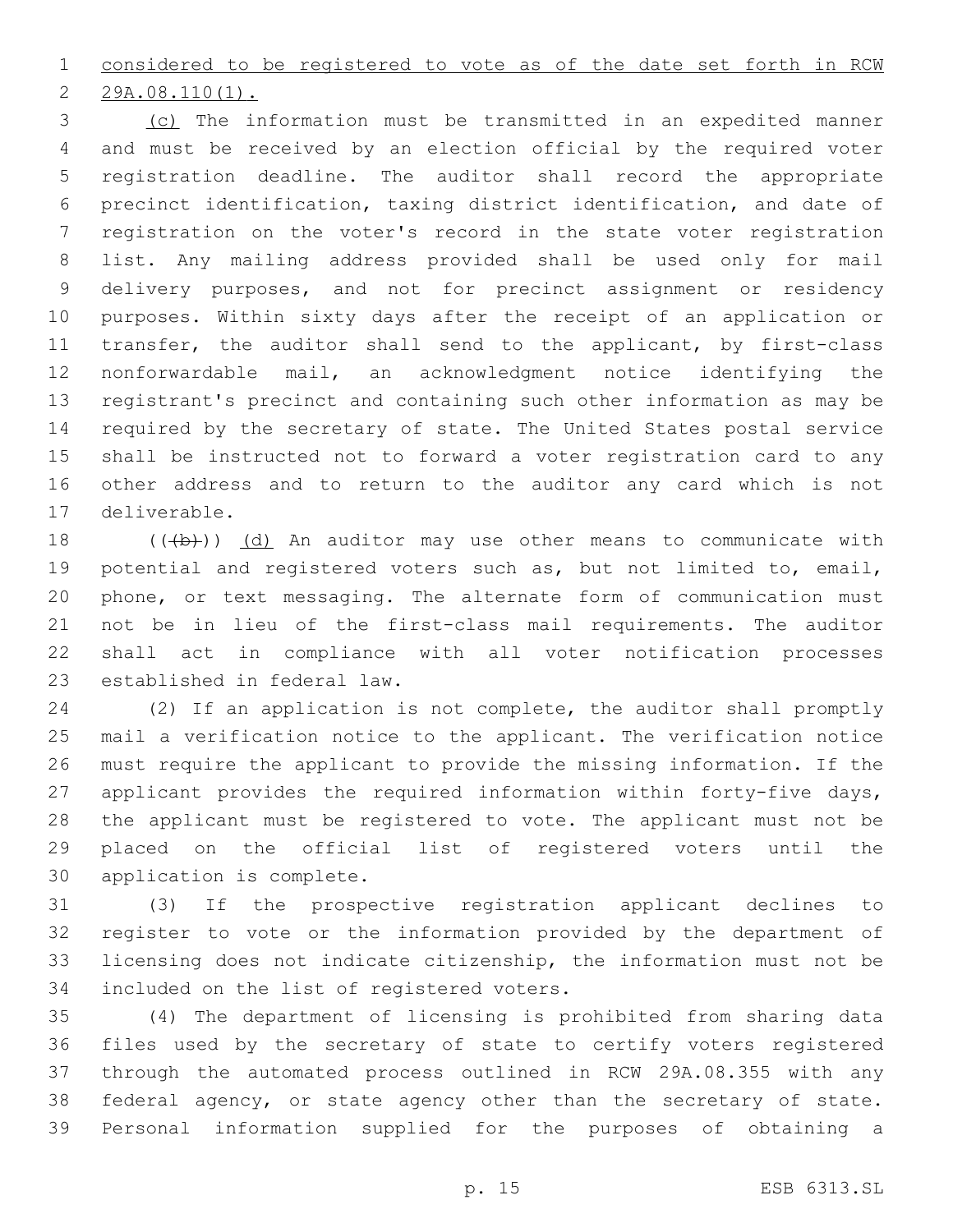driver's license or identicard is exempt from public inspection pursuant to RCW 42.56.230.2

 **Sec. 19.** RCW 29A.80.041 and 2009 c 106 s 3 are each amended to 4 read as follows:

 Any member of a major political party who is a registered voter in the precinct and who will be at least eighteen years old by the date of the precinct committee officer election may file his or her declaration of candidacy as prescribed under RCW 29A.24.031 with the county auditor for the office of precinct committee officer of his or 10 her party in that precinct. When elected at the primary, the precinct committee officer shall serve so long as the committee officer 12 remains an eligible voter in that precinct.

 **Sec. 20.** RCW 29A.84.140 and 2018 c 109 s 13 are each amended to read as follows:14

 A person who knows that he or she does not possess the legal qualifications of a voter and who registers to vote is guilty of a class C felony. This section does not apply to persons age sixteen or seventeen signing up to register to vote as authorized under RCW 19 29A.08.170 or 29A.08.355(2).

 **Sec. 21.** RCW 46.20.156 and 2018 c 110 s 105 are each amended to 21 read as follows:

 For persons eighteen years of age or older who meet requirements for voter registration and persons sixteen or seventeen years of age 24 who meet requirements to sign up to register to vote, who have been issued or are renewing an enhanced driver's license or identicard under RCW 46.20.202 or applying for a change of address for an existing enhanced driver's license or identicard pursuant to RCW 46.20.205, and have not declined to register to vote, the department shall produce and transmit to the secretary of state the following information from the records of each individual: The name, address, date of birth, gender of the applicant, the driver's license number, signature image, and the date on which the application was submitted. The department and the secretary of state shall process information 34 as an automated application on a daily basis.

## **PART VII**

## **OTHER PROVISIONS**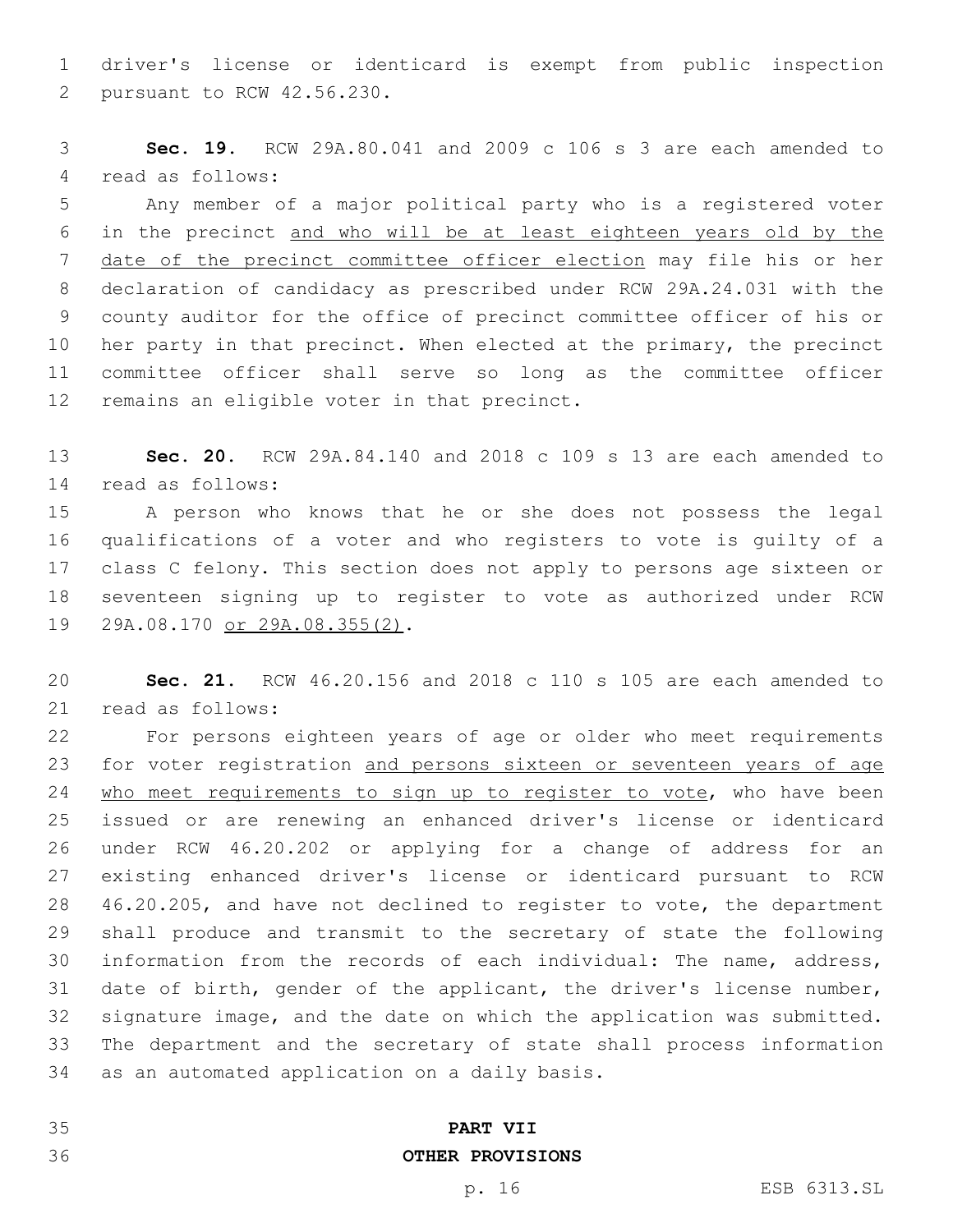1 **Sec. 22.** RCW 29A.08.140 and 2019 c 391 s 4 are each amended to 2 read as follows:

3 (1) In order to vote in any primary, special election, or general 4 election, a person who is not registered to vote in Washington must:

 (a) Submit a registration application that is received by an election official no later than eight days before the day of the primary, special election, or general election. For purposes of this subsection (1)(a), "received" means: (i) Being physically received by an election official by the close of business of the required deadline; or (ii) for applications received online or electronically, 11 by midnight, of the required deadline; or

12 (b) Register in person at  $((the))$  a county auditor's office, the 13 division of elections if in a separate city from the county auditor's 14 office, a voting center, a student engagement hub, or other location 15 designated by the county auditor ((in his or her county of 16 residence)) no later than 8:00 p.m. on the day of the primary, 17 special election, or general election.

 $(2)$   $((+(a)+))$   $(a)$  In order to change a residence address for voting in any primary, special election, or general election, a person who is already registered to vote in Washington may update his 21 or her registration by:

22  $((+a) - (i+1))$  (i) Submitting an address change using a 23 registration application or making notification via any non-in-person 24 method that is received by election officials no later than eight 25 days before the day of the primary, special election, or general 26 election; or

27 (((b)  $\frac{1}{i}$ )) (ii) Appearing in person, at ((the)) a county 28 auditor's office, the division of elections if in a separate city 29 from the county auditor's office, a voting center, or other location 30 designated by the county auditor ((in his or her county of 31 residence)), no later than 8:00 p.m. on the day of the primary, 32 special election, or general election to be in effect for that 33 primary, special election, or general election.

 $34$  (((c)  $\{(b)\})$  (b) A registered voter who fails to update his or 35 her residential address by this deadline may vote according to his or 36 her previous registration address.

37 (3) To register or update a voting address in person at  $((the)$ ) a 38 county auditor's office, a voting center, or other location 39 designated by the county auditor, a person must appear in person at 40 (( $\theta$ ) a county auditor's office, a voting center, or other location